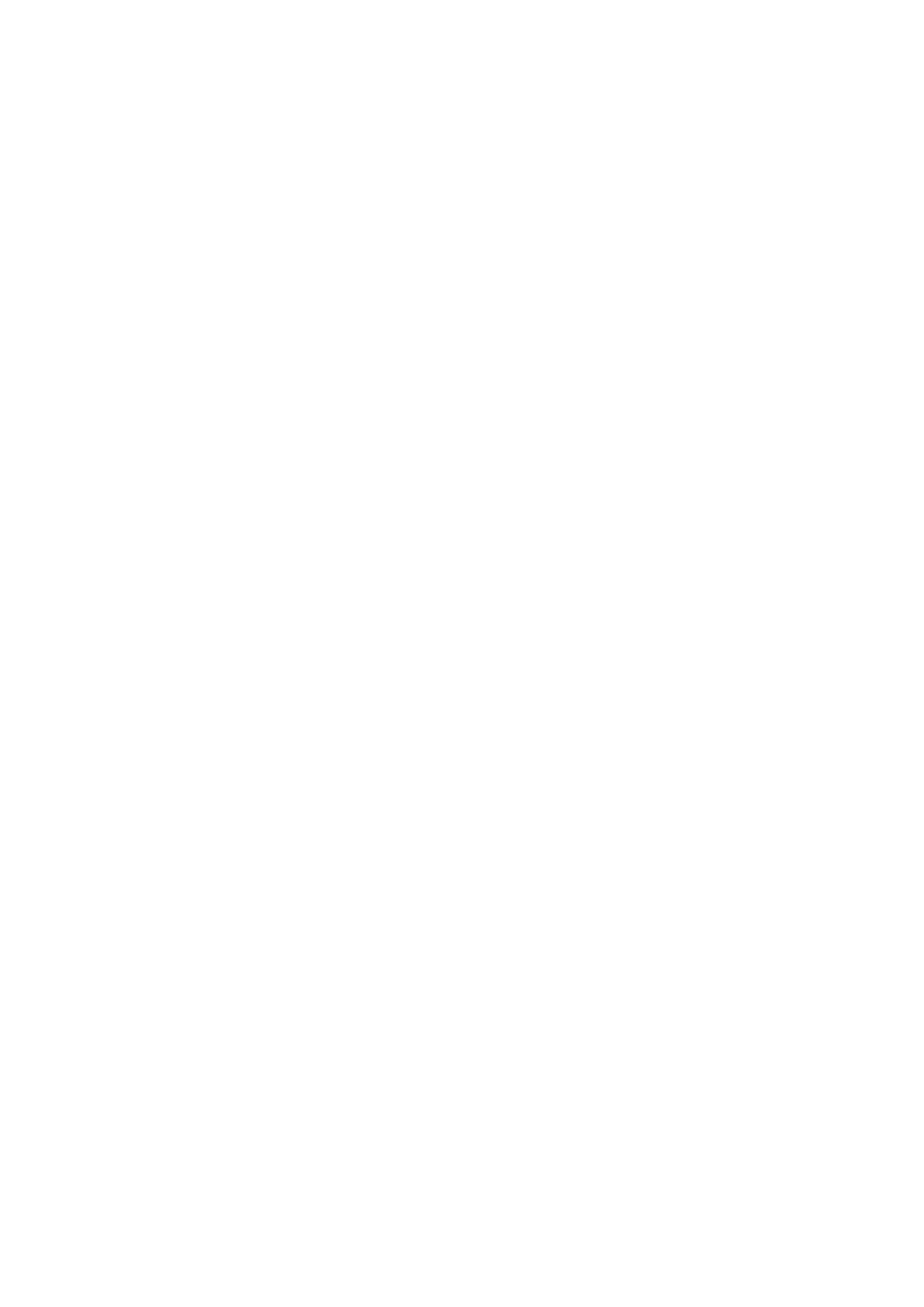#### **Annual Statement Office of the Superintendent Registrar**





### **Births, Deaths, Stillbirths, Marriages and Civil** Partnerships registered in the twelve parishes of the Island of Jersey for the year 2019

Claire Follain, Superintendent Registrar 3rd February 2020

### **Contents**

| 11               |  |
|------------------|--|
| $1.2\phantom{0}$ |  |
| 1.3              |  |
| 2.               |  |
| 3.               |  |
|                  |  |
| 4.1              |  |
|                  |  |
| 4.3              |  |
| 4.4              |  |
| 5.               |  |
|                  |  |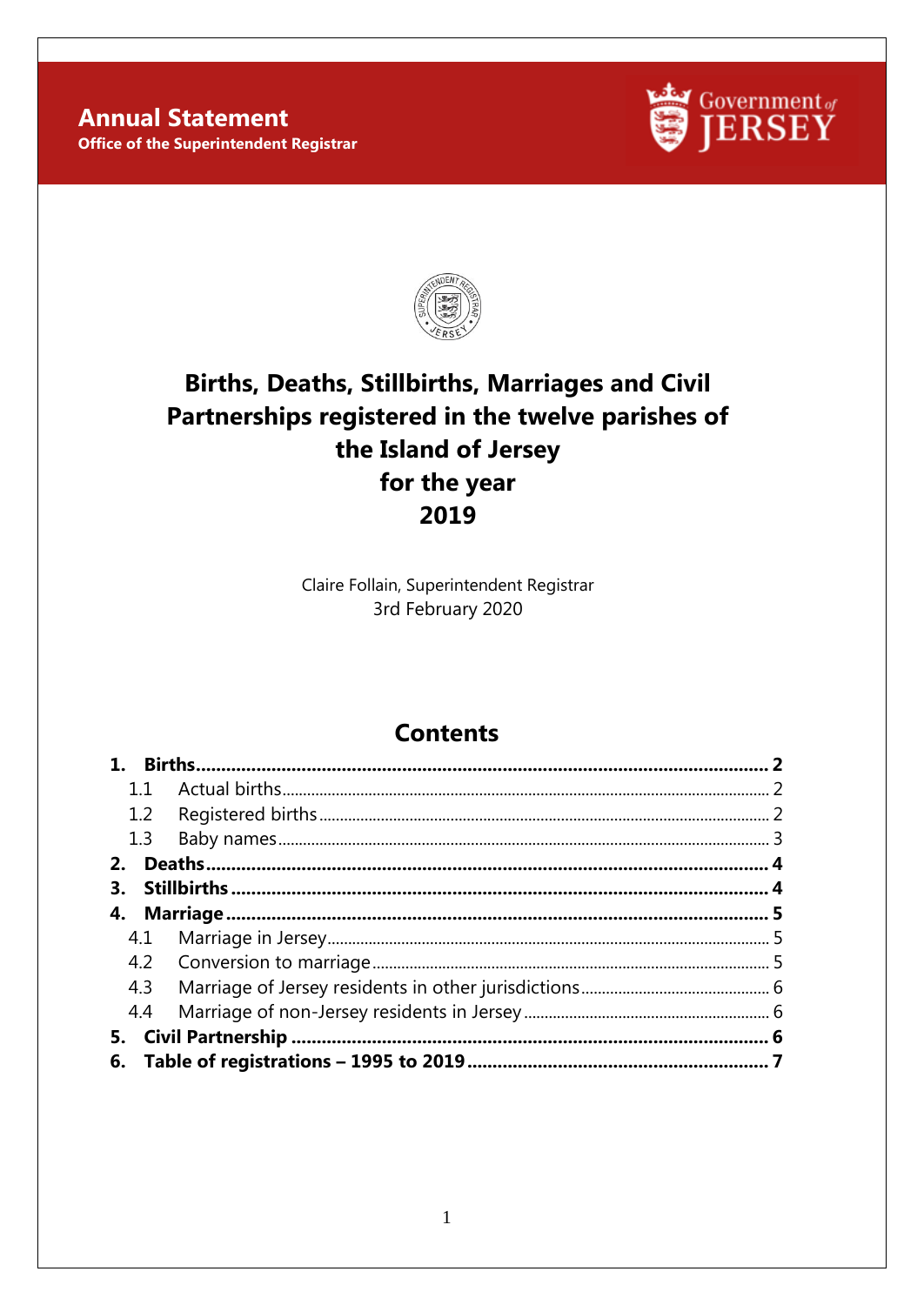The Minister for Home Affairs presents the following statistics for the year 2019:

#### <span id="page-3-0"></span>**1. Births**

#### <span id="page-3-1"></span>**1.1 Actual births**

The number of *actual* births in Jersey in 2019 was 880 – comprising 393 females and 487 males.

This represents the number of babies born in Jersey between 1st January 2019 and 31st December 2019.

There were therefore 53 less births in Jersey in 2019 than in 2018.

This is the lowest number of actual births in Jersey since 1982.

98.5% of births in Jersey occurred in St. Helier, i.e. 867.

*1.1 Table showing the number of actual births in Jersey in 2018 by parish*

| <b>Parish</b>       | <b>Births</b> |
|---------------------|---------------|
| <b>GROUVILLE</b>    | 0             |
| <b>ST. BRELADE</b>  | 2             |
| <b>ST. CLEMENT</b>  | O             |
| <b>ST. HELIER</b>   | 867           |
| ST. JOHN            | ი             |
| <b>ST. LAWRENCE</b> | 4             |
| <b>ST. MARTIN</b>   | 1             |
| <b>ST. MARY</b>     | 1             |
| <b>ST. OUEN</b>     | 0             |
| <b>ST. PETER</b>    | 0             |
| <b>ST. SAVIOUR</b>  | 3             |
| <b>TRINITY</b>      | 1             |
| TOTALS              | 880           |

#### <span id="page-3-2"></span>**1.2 Registered births**

The number of registered births (including re-registrations of birth) in Jersey in 2019 was 924.

This represents the number of births which were registered between 1st January 2019 and 31st December 2019.

There were therefore 38 less registrations of birth than in 2018.

This is the lowest number of registered births in Jersey since 1983.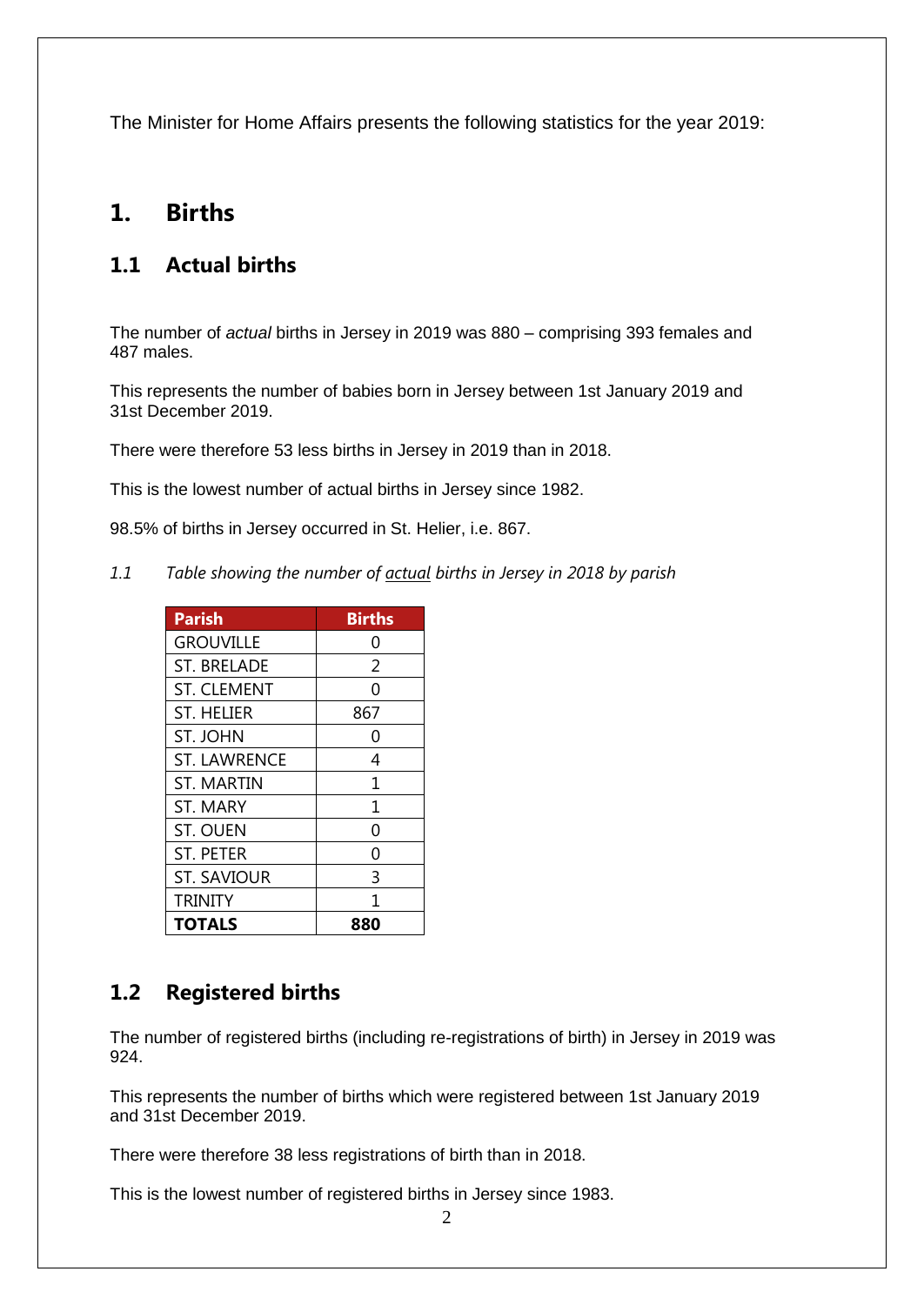### <span id="page-4-0"></span>**1.3 Baby names**

The following table shows the 10 most popular baby names for girls and boys registered in Jersey between 2016 and 2019 (most popular first):

| <b>Girls</b> |          |           |           |  |
|--------------|----------|-----------|-----------|--|
| 2016         | 2017     | 2018      | 2019      |  |
| Olivia       | Olivia   | Sienna    | Olivia    |  |
| Emily        | Mia      | Ava       | Ava       |  |
| Ava          | Poppy    | Amelia    | Amelia    |  |
| Mia          | Emily    | Mia       | Ella      |  |
| Sophie       | Grace    | Sophia    | Emilia    |  |
| Matilda      | Evie     | Luna      | Isla      |  |
| Abigail      | Isabella | Lilly     | Lily      |  |
| Maya         | Millie   | Charlotte | Mia       |  |
| Daisy        | Amelia   | Freya     | Isabella  |  |
| Ivy          | Ruby     | Emily     | Charlotte |  |

<span id="page-4-1"></span>

| <b>Boys</b> |           |         |          |  |
|-------------|-----------|---------|----------|--|
| 2016        | 2017      | 2018    | 2019     |  |
| Harry       | Charlie   | Leo     | Oliver   |  |
| Oliver      | Henry     | Oliver  | Jack     |  |
| Noah        | Lucas     | Jacob   | Lucas    |  |
| <b>Jack</b> | Oliver    | William | Mason    |  |
| Leo         | Noah      | Noah    | Oscar    |  |
| Ethan       | Edward    | Joshua  | Archie   |  |
| Dylan       | Sebastian | Charlie | George   |  |
| Theo        | Jacob     | Henry   | Alfie    |  |
| Joshua      | Isaac     | Logan   | Arthur   |  |
| James       | Archie    | Jack    | Benjamin |  |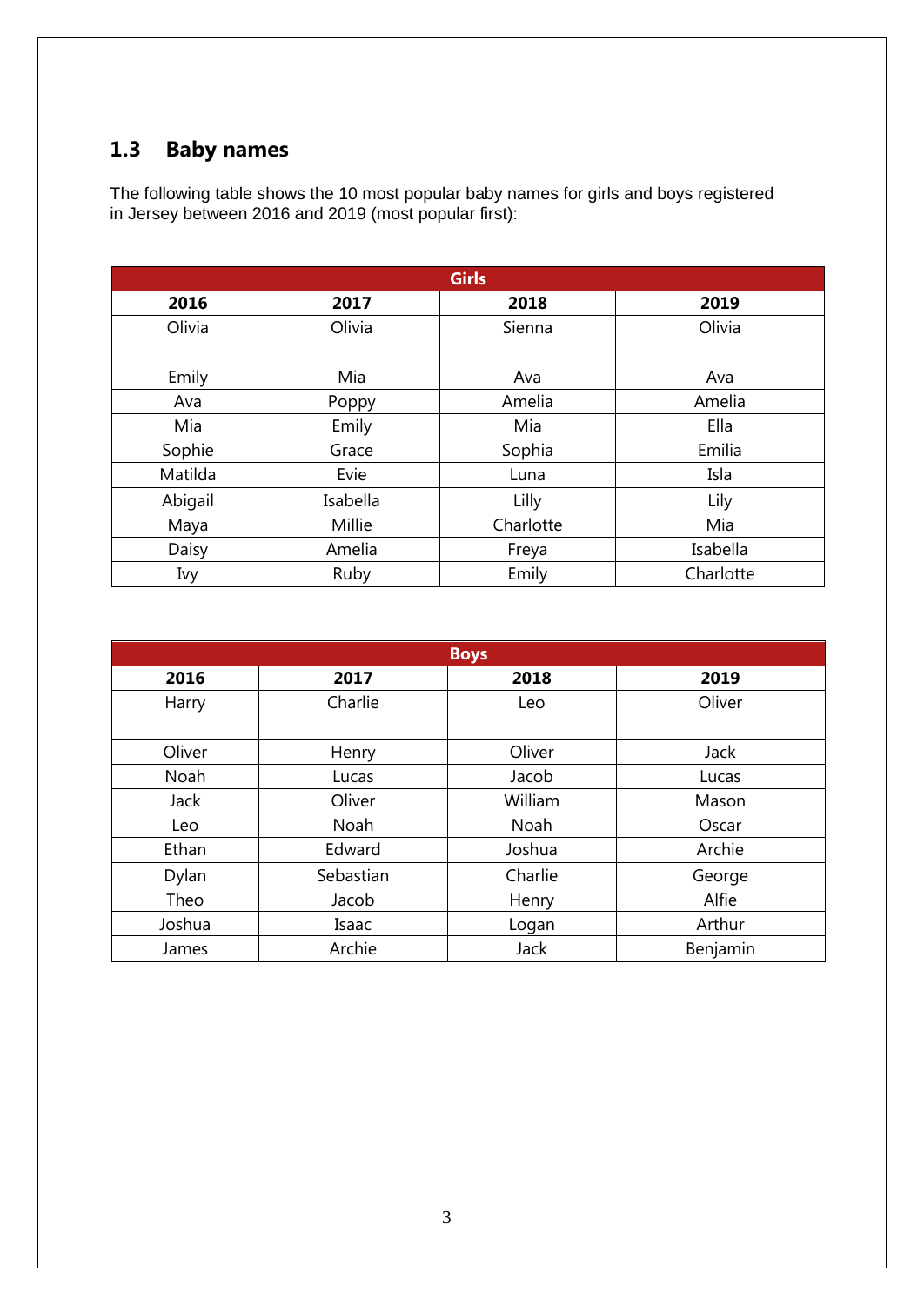### **2. Deaths**

There were 795 deaths registered in Jersey in 2019.

There were 36 less deaths registered in 2019 than in 2018.

This is the lowest number of deaths registered since 2016.

59% of deaths were registered in St. Helier.

*2.2 Table showing the number of registered deaths in Jersey in 2019*

| <b>Parish</b>       | <b>Deaths</b> |
|---------------------|---------------|
| <b>GROUVILLE</b>    | 17            |
| ST. BRELADE         | 86            |
| ST. CLEMENT         | 23            |
| <b>ST. HELIER</b>   | 472           |
| <b>ST. JOHN</b>     | 16            |
| <b>ST. LAWRENCE</b> | 15            |
| ST. MARTIN          | 7             |
| ST. MARY            | 2             |
| <b>ST. OUEN</b>     | 3             |
| <b>ST. PETER</b>    | 102           |
| <b>ST. SAVIOUR</b>  | 45            |
| TRINITY             | 7             |
| TOTALS              | 795           |

### <span id="page-5-0"></span>**3. Stillbirths**

There were 5 stillbirths in the Island in 2019 – 1 more than in 2018.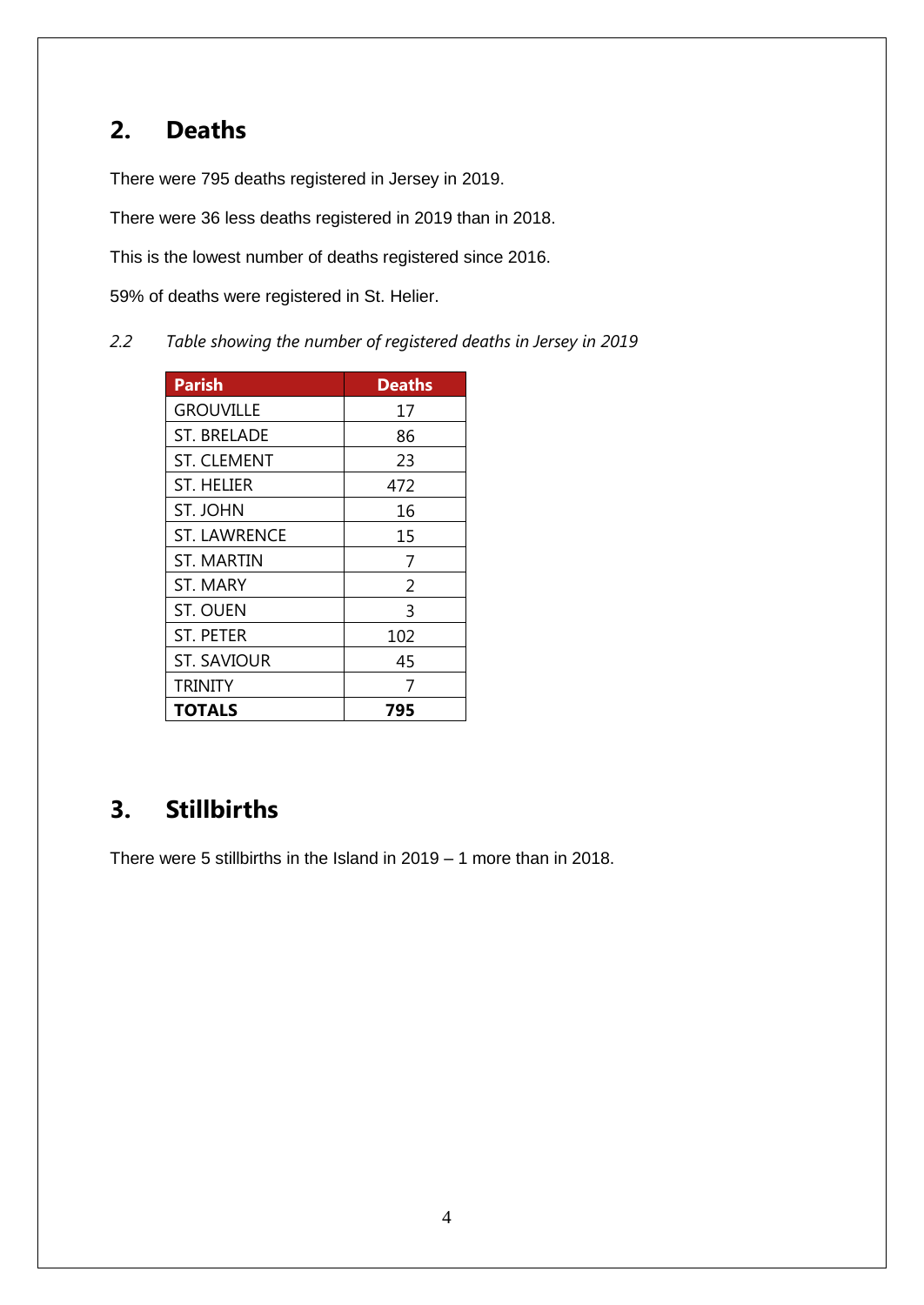### <span id="page-6-0"></span>**4. Marriage**

#### <span id="page-6-1"></span>**4.1 Marriage in Jersey**

There were a total of 359 marriages in Jersey in 2019 – 79 less than 2018.

This number includes civil marriage, marriage in the Church of England, and all other religious denomination marriage.

This is the lowest number of marriages registered in Jersey since 1945.

The Superintendent Registrar authorised 281 marriages in 2019 – i.e. civil and non-Anglican religious marriages. This is 69 less than in 2018.

There were 258 civil (i.e. non-religious) marriage ceremonies in Jersey in 2019 – 68 less than in 2018 i.e. 72% of all marriages in Jersey.

There were 101 religious marriage ceremonies – 11 less than in 2019, i.e. 28% of all marriages in Jersey.

Of these ceremonies –

- 78 marriages were conducted in Church of England churches 22% of the total Island marriages and 10 less than in 2018
- 14 marriages were conducted in Catholic churches 5% of the total marriages and 5 less than in 2018
- The remaining 9 religious marriages occurred in other denomination churches

107 out of 258 civil marriage ceremonies in Jersey in 2019 took place in the Register Office.

The most popular months for marriage in Jersey were August and September.

#### <span id="page-6-2"></span>**4.2 Conversion to marriage**

Following [amendments](https://www.jerseylaw.je/laws/enacted/pages/L-19-2018.aspx) to the [Marriage and Civil Status \(Jersey\) Law 2001](https://www.jerseylaw.je/laws/revised/Pages/12.600.aspx) (which came into force on 1st July 2018), couples in valid civil partnerships are able to convert their civil partnership to marriage.

8 conversion to marriage ceremonies were solemnised in Jersey in 2019, one less than in 2018.

The total number of marriages solemnised in Jersey in 2019, including conversion to marriage ceremonies, was therefore 367.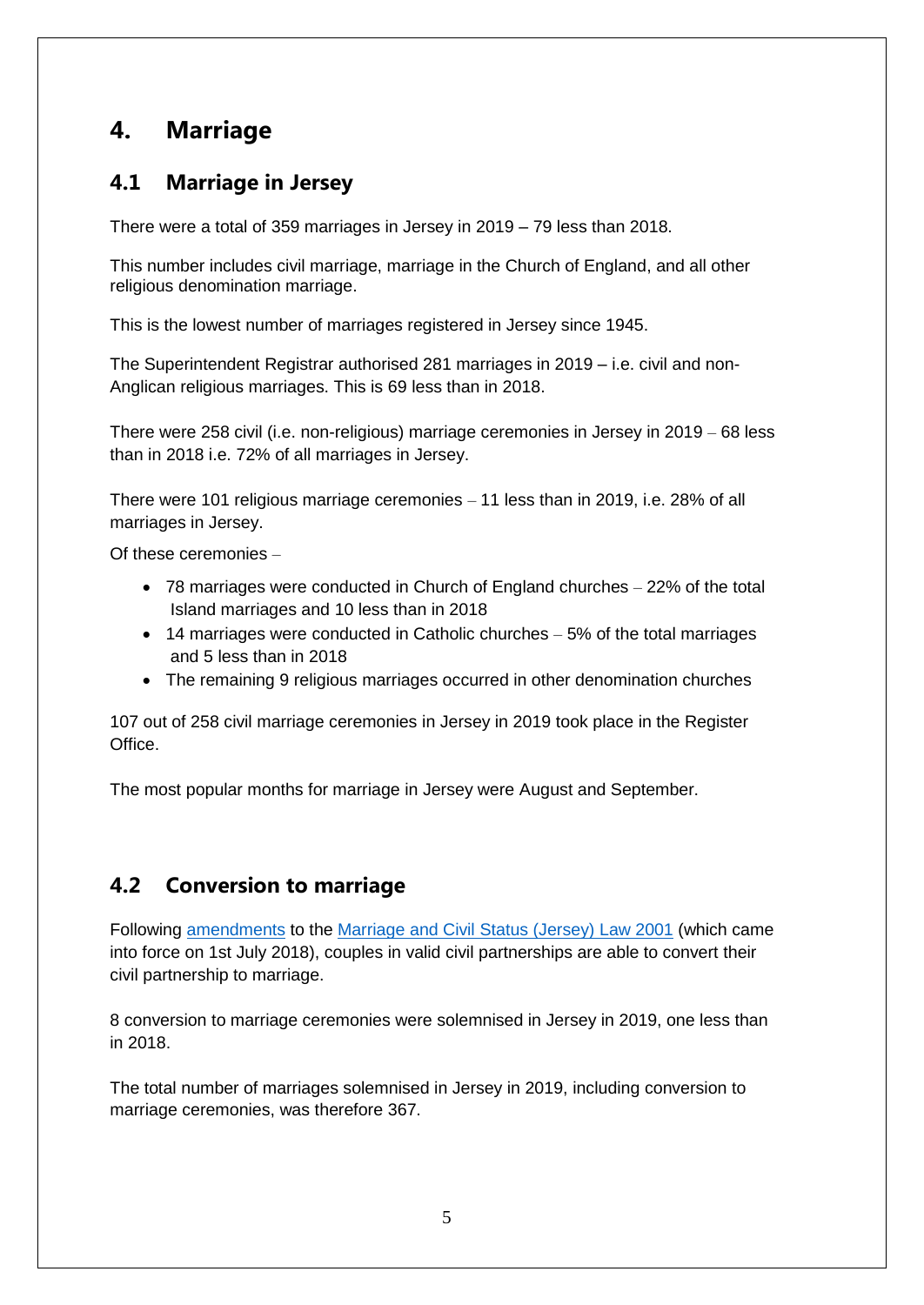#### <span id="page-7-0"></span>**4.3 Marriage of Jersey residents in other jurisdictions**

The number of Jersey resident couples who applied to the Superintendent Registrar for to marry in jurisdictions outside the Island in 2019 was 38 – 13 more than in 2018.

The most popular wedding destination for these couples was England, followed by Croatia and Greece.

#### <span id="page-7-1"></span>**4.4 Marriage of non-Jersey residents in Jersey**

The number of non-Jersey resident couples who travelled to Jersey in 2019 for the purpose of marriage by authorisation of the Superintendent Registrar was 47 - 16% of all civil and non-Anglican marriages.

The largest proportion of non-residents who travelled to Jersey to marry came from England.

The most popular months for non-residents to marry in Jersey were June, July and August.

### <span id="page-7-2"></span>**5. Civil Partnership**

In 2019, there was 1 civil partnership ceremony in Jersey – 6 less than in the previous year.